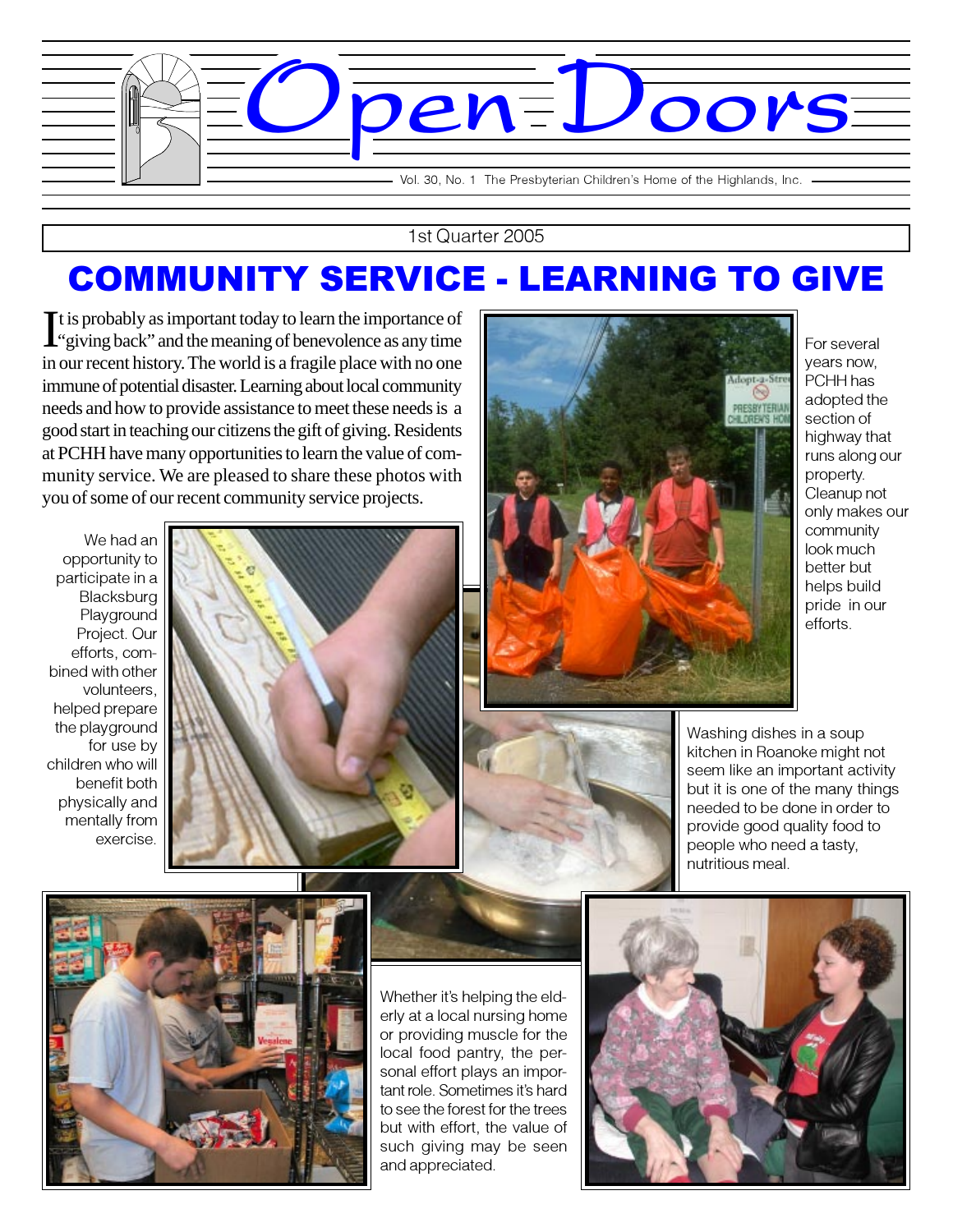

Billy Rice Executive Director

s I walk around our campus my mind occasionally drifts to the formidable undertaking over forty years ago that moved our ministry from Foster Falls to our current home in Wytheville. Our supporters saw the need for this change and their generosity made it a reality. This culture of giving has continued as our ministry has grown and adapted to the ever changing needs of the children we serve. We know that our donors are the backbone of the organization, and we hope that you enjoy the satisfaction that goes with helping someone in need. It's a wonderful feeling, and we want to make sure our children experience it too!

Our cover story deals with some of the service projects our children are involved in within our community. We believe it is essential that our children understand that the joy of giving and helping others can be as joyous and fulfilling as the gifts our donors make possible for them at Christmas and other special occasions. As our children grow up and have families of their own, we want them to remember their charitable experiences and pass them on to the next generation.

I think you will enjoy this newsletter, which also includes a pictorial of a child's first days with us and scenes from the glorious Christmas celebration you, our supporters, made possible for our children. We are grateful for the generosity that sustains our ministry and the opportunity to pass on your love to our children.

Billy

## New Dawn Society



in your estate planning and become a member of the New Dawn Society. Call for information.

## ANOTHER **SUCCESSFUL** FUNDRAISER



Billy Rice, Executive Director, pre-sents Louis Hunter an award for his long-time fundraising assistance for the Home including the recent fundraising dinner held at the Southwest Virginia Community College for the McGavock Center debt reduction efforts. Thank you Louis! If you would like to host a fundraising reception or dinner in your area, call us at (276) 228-2861.

| pen Doors                                                                                                                                                                                                                                                                                                                                                                    |  |
|------------------------------------------------------------------------------------------------------------------------------------------------------------------------------------------------------------------------------------------------------------------------------------------------------------------------------------------------------------------------------|--|
| <b>BOARD OF DIRECTORS</b><br>P.O. Box 545<br>* Harold Lamm - Martinsville, VA                                                                                                                                                                                                                                                                                                |  |
| Wytheville, VA 24382<br>Libby Beamer - Christiansburg, VA<br>Bay Boyd - Eagle Rock, VA<br>(276) 228-2861                                                                                                                                                                                                                                                                     |  |
| Margaret Carter - Charlottesville, VA<br>FAX (276) 228-8154<br>Eural Clippard - Wytheville, VA<br>http://pchh.org<br>Molly Copes - Yorktown, VA<br>info@pchh.org                                                                                                                                                                                                             |  |
| David Dickerson - Rockbridge Baths, VA<br>Mary Lou Cox - Monterey, VA<br>**Joe Duckwall - Roanoke, VA<br>Giving Children                                                                                                                                                                                                                                                     |  |
| Julia McAfee - Norton, VA<br>Hope & Parpose<br>Mary Lee McGrady - Hillsville, VA<br>for the Fatare.<br>Marilyn Moore - Chester, VA                                                                                                                                                                                                                                           |  |
| Cap Oliver- Vienna, VA<br>Tim Outlaw - Bristol, VA<br>This agency complies<br>with all state and federal<br>Nancy Schroeder - Edenton, NC<br>Catherine Shoulders - Roanoke, VA<br>non-profit fundraising<br>Sara Staley - Marion, VA<br>regulations. A financial<br>statement is available for<br>Frances Trent - Roanoke, VA<br>the asking.<br>*Moderator ** Vice-Moderator |  |

 FIRST DAYS Remember PCHH  $AT$  PCHH ...

> Our special thanks to Geoffrey and the Gilmer Cottage staff for letting us take a brief glimpse into typical first days at PCHH.



If one could literally drown in paperwork, then we probably would. However, it is very important that we have complete information on each child so that we can develop a plan of care that is exactly what the child needs. Our intake process provides the foundation for a "new beginning" for each child.



Residents live in home-style cottages with two houseparents and up to ten young people per cottage. It has all the dynamics of a family (a rather large one) and we strive to provide the stability and security a functional family provides. Our houseparents work a 4-day on, 4-day off schedule in order to maximize bonding with the youngsters. Stability is one key to a successful plan of care. Once a child experiences and gets used to three meals a day and a planned daily routine, it doesn't take long before they feel secure and can begin to make progress with their wrap-around support team.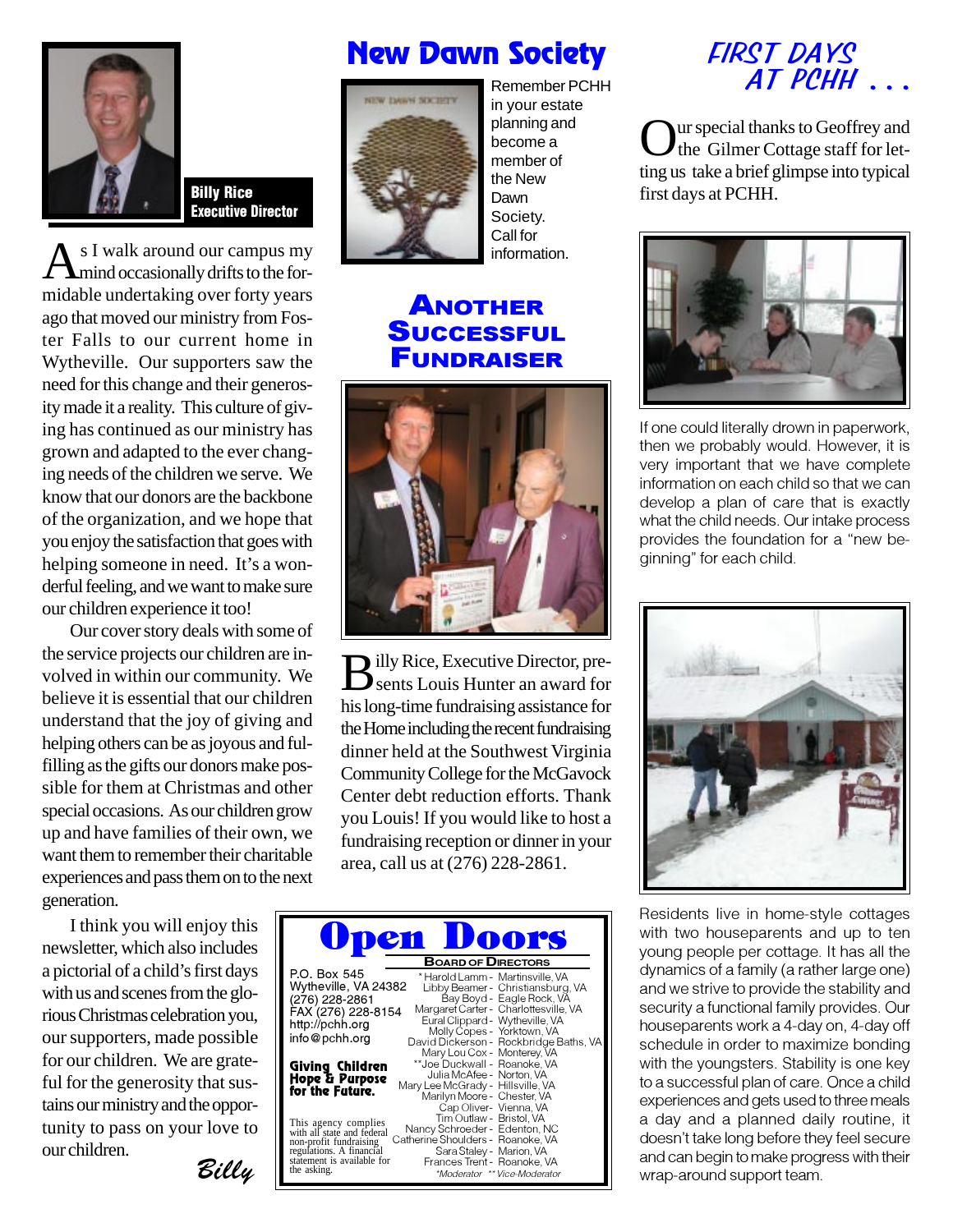

A roomate who understands where you've been and what you face means a lot. Friendships can develop that last a lifetime. Handling successful relationships is an important lesson that serves one for a lifetime.



It takes many caring professionals to make this ministry possible. The initial welcome by staff and a tour of the campus helps put faces to names and locations to places.





Two very important things for every resident are meals and academics. Our dining room and on-campus school are housed in the McGavock Center. Students learn quickly that staff care about them and want them to succeed. They get the individualized attention they need.





Spending time with our principal is NOT a negative thing. Mrs. Webber is wonderful!

Our wrap-around services includes a fulltime theraptist whose case load is our young people. Ms. Wanda plays a vital role in their success.





Our Christian Education Program includes many things including Thursday night chapel services.



**Our** fulltime nurse is a vital part of care as well. Nurse Linda takes care of everything from TB Tine tests to physicals and dental work as a part of her normal routine. Rest is important not only for the body but for the ability to cope and handle all the challenges tomorrow brings.